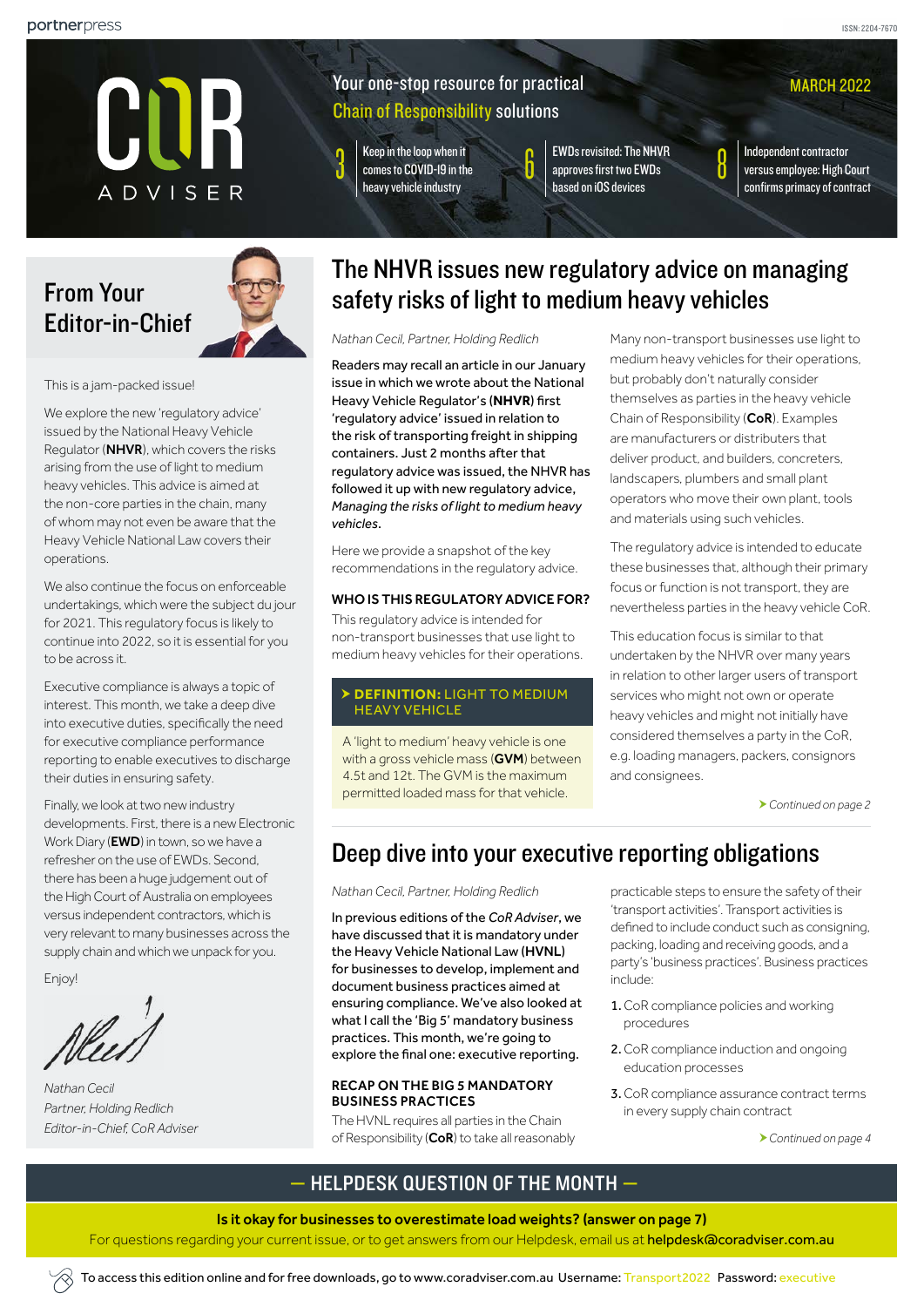# 2021: The year the enforceable undertaking came of age

*Joshua Clarke, Lawyer, Holding Redlich*

Last year saw a big uptick in the number of enforceable undertakings accepted by the National Heavy Vehicle Regulator (**NHVR**), a trend that confirms a shift in its approach to enforcement and penalising contraventions of the Heavy Vehicle National Law (**HVNL**).

In 2021, the NHVR accepted a total of seven enforceable undertakings offered by companies alleged to have breached the HVNL. This was up from only two accepted by the regulator in 2020.

The enforceable undertaking regime became part of the HVNL in 2018. But it was not until March 2020 that the NHVR first accepted an enforceable undertaking offered by an alleged offender. Line honours went to a construction company accused of breaching mass requirements, whose undertaking to commit very significant resources to improving the safety of its transport activities persuaded the NHVR not to prosecute.

In general, the NHVR may accept an enforceable undertaking if the alleged offender demonstrates an ability and willingness to:

- **undertake organisational reform; and**
- **implement effective safety measures** for transport activities.

Despite the emphasis placed on offenders cleaning up their own act, a notable feature of some recent enforceable undertakings is an investment in the safety of the heavy vehicle industry more broadly. In November 2021, a transport operator committed to funding the development of a web-based driver education platform for the heavy vehicle industry as part of its enforceable undertaking. The platform will provide engaging educational materials around key risks in the industry for use by other transport operators.

The promise to develop heavy vehicle safety awareness campaigns also appears in several other undertakings accepted by the NHVR. Sharp-eyed readers may spot the products of these commitments in the coming months.

If your business faces prosecution for breaching the HVNL, consider whether proposing an enforceable undertaking to the NHVR may be appropriate and achievable. There is no one-size-fits-all approach to crafting such a proposal but, if 2021 is anything to go by, a firm commitment to overhauling safety practices, along with a little creativity, may be rewarded.

<span id="page-1-0"></span>*Continued from page 1* 

*["The NHVR issues new regulatory advice on managing safety risks of light to medium heavy vehicles"](#page-0-0)*

### ASSESSING THE TRANSPORT RISKS

The NHVR recommends that businesses conduct a transport risk assessment covering:

- **the type of transport tasks being** conducted, including 'transport-related' activities such as load planning, consigning and packing;
- **the types of loads being transported;**
- **the environment in which the heavy vehicle** is operated; and
- **•** the skill level required by workers to safely operate the vehicle and perform their tasks.

Some of the risks and hazards arising will likely include:

- **•** vehicle collisions, which often result from the other risks and hazards canvassed;
- **•** driver distraction, which is a major cause or contributor to on-road crashes;
- § unsafe vehicles vehicles must meet heavy vehicle standards and Australian Design Rules;
- **load shifting or falling off a vehicle, which is** often the result of poor load planning, a lack of skill or training in load restraint, or a lack of suitable load restraint equipment;
- driver fatique, which may be caused by poor rostering practices, underlying medical conditions or lack of sleep;
- **health, alcohol and drug impairment, which** can lead to driver distraction, fatigue or general impairment;
- **inadequate experience and skill, including** a lack of knowledge, instruction or training

in relation to the use of equipment, load restraint, basic driver safety and the requirements of the Heavy Vehicle National Law (HVNL); and;

speed, which greatly increases the likelihood of crashes and includes going above the speed limit or driving too fast for the conditions of the road or load.

### MANAGING THE RISKS

You must manage the risks to keep workers, road users and the public safe, and meet CoR legal duties.

The regulatory advice points out that, "If a business engages in operating, driving, loading or unloading a vehicle, the business holds a duty under the HVNL to ensure the safety of its transport activities."

Ways to manage these risks, include:

- **ensuring vehicles are fit for purpose, safe,** roadworthy and properly maintained;
- § placing loads correctly to maintain vehicle stability and safety;
- securing loads to prevent them falling or being dislodged from the vehicle, including applying appropriate restraints; and
- **having systems and processes in place to** manage driver fatigue and alcohol and drug use in the workplace.
	- **TIP:** Find the regulatory advice at [www.nhvr.gov.au/safety-accreditation](https://www.nhvr.gov.au/safety-accreditation-compliance/chain-of-responsibility/resources/regulatory-advice) [-compliance/chain-of-responsibility/](https://www.nhvr.gov.au/safety-accreditation-compliance/chain-of-responsibility/resources/regulatory-advice) [resources/regulatory-advice.](https://www.nhvr.gov.au/safety-accreditation-compliance/chain-of-responsibility/resources/regulatory-advice)

# New safety campaign educates young drivers on driving safely around trucks

*Jessica Oldfield, Editor, Portner Press*

The National Heavy Vehicle Regulator (NHVR) has launched a new safety campaign to educate Learner (L) and Provisional (P) licence-holders on driving safely around trucks.

NHVR CEO Sal Petroccitto says the campaign, titled *Don't #uck With A Truck*, demonstrates how L and P licence-holders can drive safely around trucks, including providing rules to follow when trucks are turning or stopping, and explaining how to overtake a truck.

"The campaign is intentionally provocative, and is designed to grab the target audience's attention and start important conversations around road safety," Mr Petroccitto says.

"Getting an L or P plate is a big step in a young person's life – it is essential they have the information and skills to stay safe around trucks and develop positive long-term driving behaviours."

A survey of 500 L and P licence-holders aged 16–25 found that:

- 78% of respondents couldn't identify the correct stopping distance for a prime mover semi-trailer truck travelling 80km/h, which is 116m;
- only 45% of respondents knew to keep one lane either side of a truck free when it is turning; and
- § 30% of respondents didn't know that to overtake a truck safely, you should only pull in front of it when you can see its headlights in your rear-view mirror.

"Our goal is to prevent situations where a young driver could be in a lane next to a turning truck, or they pull in front of a truck too soon," Mr Petroccitto says.

The *Don't #uck With A Truck* campaign will appear on *Instagram, TikTok, Facebook, Snapchat, YouTube*, and across billboards and university O-Week pop-ups.

Visit [www.dontmuckwithatruck.com.au](http://www.dontmuckwithatruck.com.au) for more information.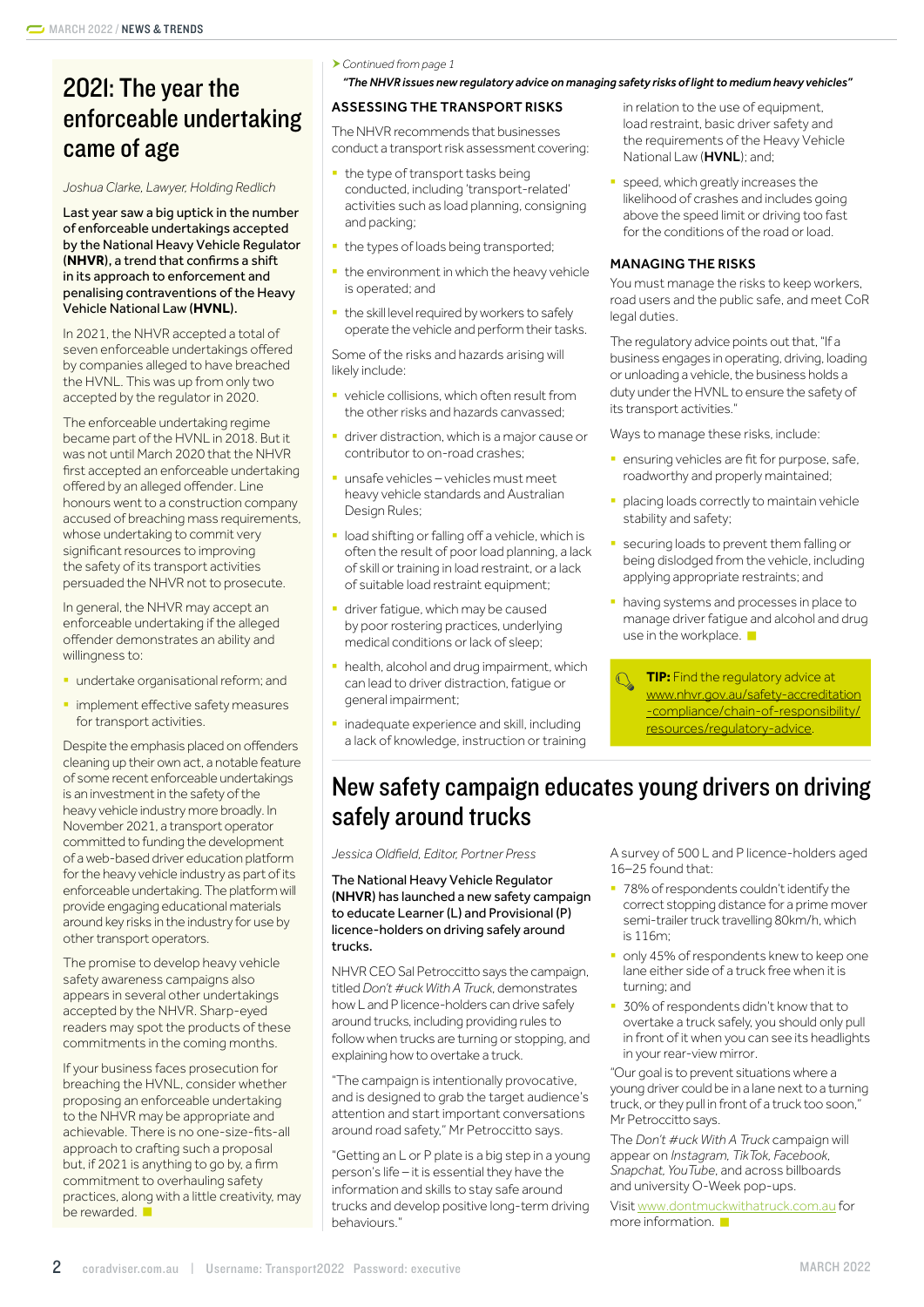# <span id="page-2-0"></span>Keep in the loop when it comes to COVID-19 in the heavy vehicle industry

*Jessica Oldfield, Editor, Portner Press*

COVID-19 has brought numerous challenges to businesses and workers in all industries. Not only have we had to fight a highly transmissible virus, we've also been navigating rapidly changing advice and restrictions. The heavy vehicle industry has been no exception.

In fact, the heavy vehicle industry has faced additional challenges because workers are so often travelling between jurisdictions. This can mean that a driver may face one set of restrictions in the morning and a whole new set by evening!

### KNOWLEDGE IS POWER

Keeping on top of the changing COVID-19 landscape is essential. And now there is a one-stop-shop for all the information you need when you need it.

The National Heavy Vehicle Regulator (NHVR) has updated its website to include guidance on COVID-19 close contact worker requirements for each state or territory.

The website published the latest information so that drivers understand their obligations if they have been identified as a close contact.

NHVR CEO Sal Petroccitto says, "Heavy vehicles operate across all Australian borders thousands of times a day and it's vital that they are able to find clear information to assist them.

"I'm pleased that we are able to extend our existing information services to include this important information.

"The NHVR will continue to provide updates on changing conditions and requirements across all jurisdictions, such as truck accessfriendly COVID-19 testing facilities, roadhouses and service centres."

### EASY TO NAVIGATE

Road safety and freight transport assistant minister Scott Buchholz says the dedicated COVID-19 response web page makes it quick and easy for those in the heavy vehicle industry to get the information they need to carry out their jobs safely.

"This information source is providing truck drivers, rail operators and freight managers with the information they need to make decisions, taking some of the stress out of their day-to-day work," Buchholz says.

"This has been no easy feat, as new coronavirus variants keep emerging in Australia and overseas, interstate road and rail workers have worked tirelessly to keep up with changing requirements across jurisdictions.

"We have listened and we have acted.

"The NHVR has updated its website to act as a one-stop shop for the key COVID-19 information our freight workers need to keep moving across all states and territories.

"This builds on our recent decision at National Cabinet to allow transport, freight and logistics industry workers to go back to work immediately, provided they are asymptomatic and record a negative Rapid Antigen Test."

### KEEPING THE SECTOR MOVING

Buchholz says COVID-19 has highlighted the importance of Australia's freight and supply chain network.

"Every Australian, everywhere, every day relies on our freight, our logistics, and our supply chain workers – who have been doing a fantastic job keeping supplies moving throughout the pandemic," Buchholz says.

"I thank all our freight, supply chain and logistics workers for their outstanding work in continuing to deliver for communities throughout Australia despite the challenges of COVID-19.

"Your resilience and determination is a true testament to the Aussie spirit – and we will continue to notice your efforts, to listen, and to act to help our freight sector keep moving."

Find the NHVR COVID-19 response web page at [www.nhvr.gov.au/](http://www.nhvr.gov.au/about-us/coronavirus-response) [about-us/coronavirus-response.](http://www.nhvr.gov.au/about-us/coronavirus-response)

# World-first project investigates coupling strength

*Jessica Oldfield, Editor, Portner Press*

The ARTSA Institute, Australian Trucking Association (**ATA**), Truck Industry Council (**TIC**) and Heavy Vehicle Industry Australia (**HVIA**) have come together in a worldfirst project to investigate dynamic loads on the couplings on heavy high productivity freight vehicles (**HPFV**) and PBS combinations vehicles.

The project, which is funded by the Commonwealth Government through the National Heavy Vehicle Regulator (NHVR) Heavy Vehicle Safety Initiative, aims to fill a gap in knowledge and provide evidence to update relevant standards and rules.

ARTSA Institute Chair Martin Toomey says, "the current Australian Design Rules cover heavy coupling requirements, but they do

not provide any guidance beyond a road train GCM of just 125 tonnes. As increasingly higher productivity vehicle combinations enter the Australian heavy vehicle fleet, evidence-based guidance is required to support engineers, regulators and fleet managers, so that couplings can be safely specified, inspected and maintained."

The project, which is expected to be completed by June 2023, will investigate coupling dynamic forces using on-road testing followed by laboratory testing, which will confirm the strength of the couplings.

HVIA CEO Todd Hacking says, "Coupling failure on high-productivity vehicles has the potential to lead to death and injuries, major traffic disruption and reduced public confidence in heavy vehicle safety. It is

important for regulators and industry to be confident in the relevance and integrity of the standards that guide the safe selection of components."

TIC CEO Dr Tony McMullan says, "Australia has always pushed truck equipment to its limits, doing what no one else does anywhere in the world. Couplings are a prime example with quad trailer road trains exceeding 150 tonne GCMs. This project will help define coupling safety factors and requirements for multi-trailer configurations around the world."

NHVR CEO Sal Petroccitto says, "The NHVR is proud to support this project that will help mitigate the safety risks posed by non-compliant couplings and enhance the safety of vehicles operating under higher productivity schemes."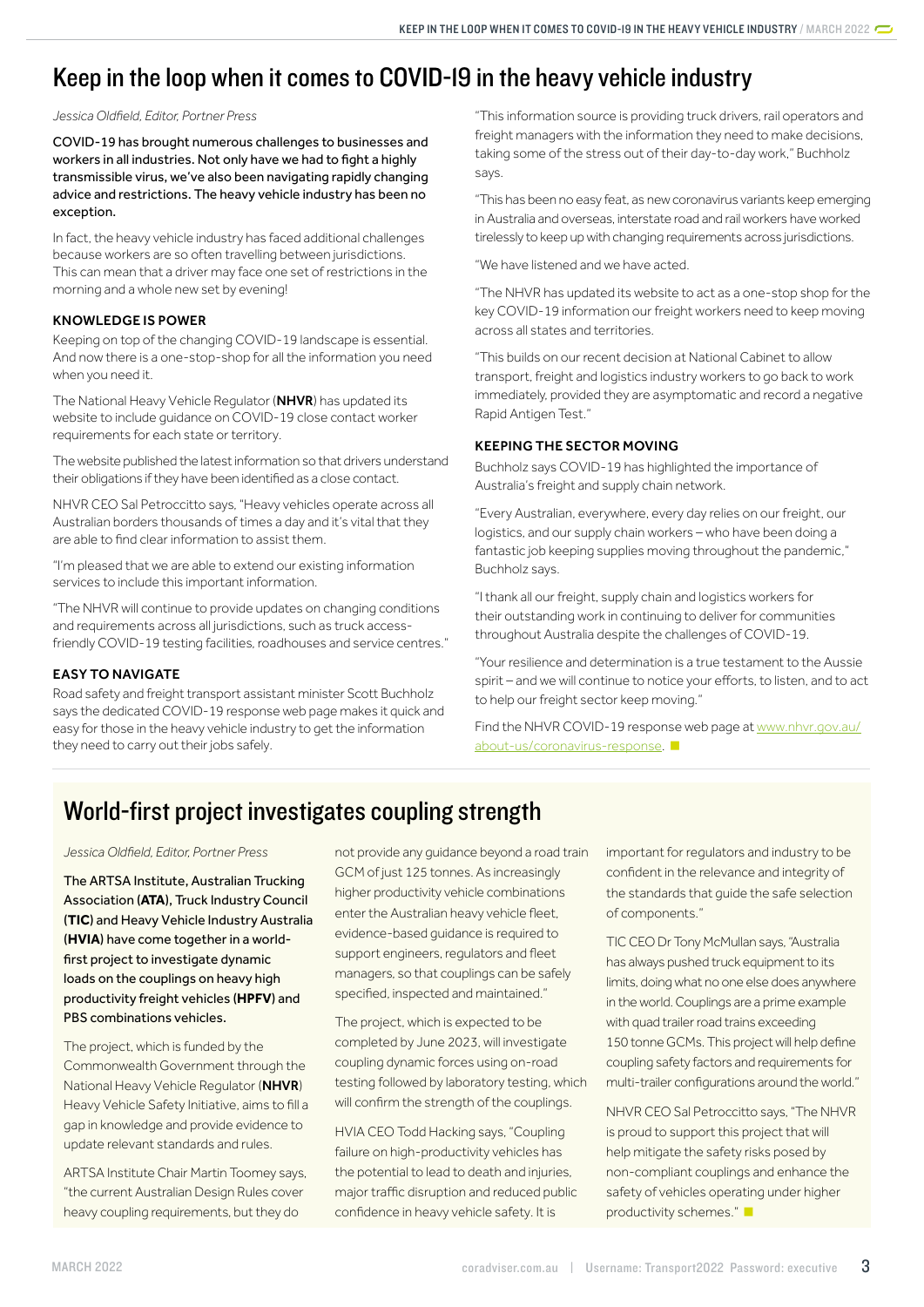<span id="page-3-0"></span>*Continued from page 1 "[Deep dive into your executive reporting obligations](#page-0-1)"*

4.CoR compliance assurance systems

5.CoR compliance performance reporting for executive officers.

The last two aren't expressly included in the definition, but they are requirements of the primary duty and referred to in all of the main guidance material issued by the National Heavy Vehicle Regulator.

#### EXECUTIVE REPORTING

Under the HVNL, executives (directors and any persons concerned in the management of a corporation, partners in a partnership, and managers of an unincorporated association) have a proactive and positive duty to exercise due diligence to ensure their business complies with all its CoR obligations.

The HVNL expressly sets out specific requirements for executive compliance. Mandatory positive executive due diligence includes taking reasonable steps to:

- § obtain and keep up to date knowledge about what the business is doing to ensure that its transport activities are safe;
- understand how and in what capacities the business engages in transport activities;
- understand the hazards and risks, including risks to the public, associated with the business' engagement in transport activities;
- **•** ensure the business has, and uses, appropriate resources to eliminate or minimise those hazards and risks;
- **•** ensure the business has, and implements, processes:
	- to eliminate or minimise those hazards and risks;
	- for receiving and considering information about those risks;
	- **•** for responding to information about those hazards and risks; and
	- § for complying with the business' duty to ensure, so far as is reasonably practicable, the safety of its transport activities, and ensure it does not cause or encourage contravention of the HVNL; and
- check that the resources and processes referred to above are in fact being provided, used and implemented by the business, its management and staff, and are effective in eliminating or minimising identified hazards and risks.

# The HVNL expressly sets out specific requirements for executive compliance.

It is not feasible to expect executives to personally go out and obtain all that knowledge and perform each of those compliance checks. So, for executives to be able to discharge their duty, they will largely depend on receiving information in the form of compliance performance reporting from others within their business. Without receiving such information, executives will not be able to discharge their duties.

### WHAT SHOULD BE REPORTED?

For each CoR compliance component, the most meaningful report is the number and severity of breaches that have occurred. Breaches slipping through the cracks are the thing that most needs to be addressed. These incidents suggest defective compliance management, training or implementation.

It is also important to know the level of incidents that are still arising but are, thankfully, being picked up before a truck hits the road – that is, the number of CoR near-misses. These incidents suggest that system and process design is not eliminating incidents at the source, or training on how to conduct processes is not effective, but at least final checks and balances are detecting and remedying problems.

# The most meaningful report is the number and severity of breaches that have occurred.

Finally, some general CoR compliance system 'health check' information is useful, e.g. confirmation that all supply chain contracts have mandatory CoR compliance clauses included, and confirmation that all CoR-facing employees and contractors have been properly inducted and received any scheduled refresher training.

However, reporting those figures in a vacuum is of little benefit. The executive needs context. For example:

- **how do the compliance reporting figures this period compare with** those of the last period and/or the 12-month average;
- **a** are problems more frequently arising in relation to one area of the CoR than others; and
- are detected breaches the fault of the business or are they arising from the activities of suppliers or contractors?

This kind of contextual and trend reporting is essential for the executive to be able to determine the source of any problem and/or any unusual spikes in non-compliance, and get on the front foot.

### WHAT TO AVOID

Executives need the right information and only the right information. Anecdotal evidence suggests that where there is any doubt about relevance, information is included and submitted to the executive. The executive ends up with pages of figures and tables, which they typically can't properly assess in context, either in a reasonable time or at all.

Information overload must be avoided. It is just as bad to receive no information as it is to receive information and not be able to understand or act on it. Executive reporting must be targeted only to meaningful information, so that it is not lost in the crowd.

### **IMPORTANT**

CoR compliance reporting should primarily be directed to safety measures, occurrences and incidents, not dollars.

Anecdotal evidence suggests that the majority of executive reporting is comprised of financial reporting measures. These are unlikely to give any advance insight into CoR compliance and performance on a day-to-day basis. At best, financial information might reveal the totality of fines or penalties imposed after the event.

### **REMEMBER**

Executives are under a duty to exercise due diligence to avoid CoR breaches.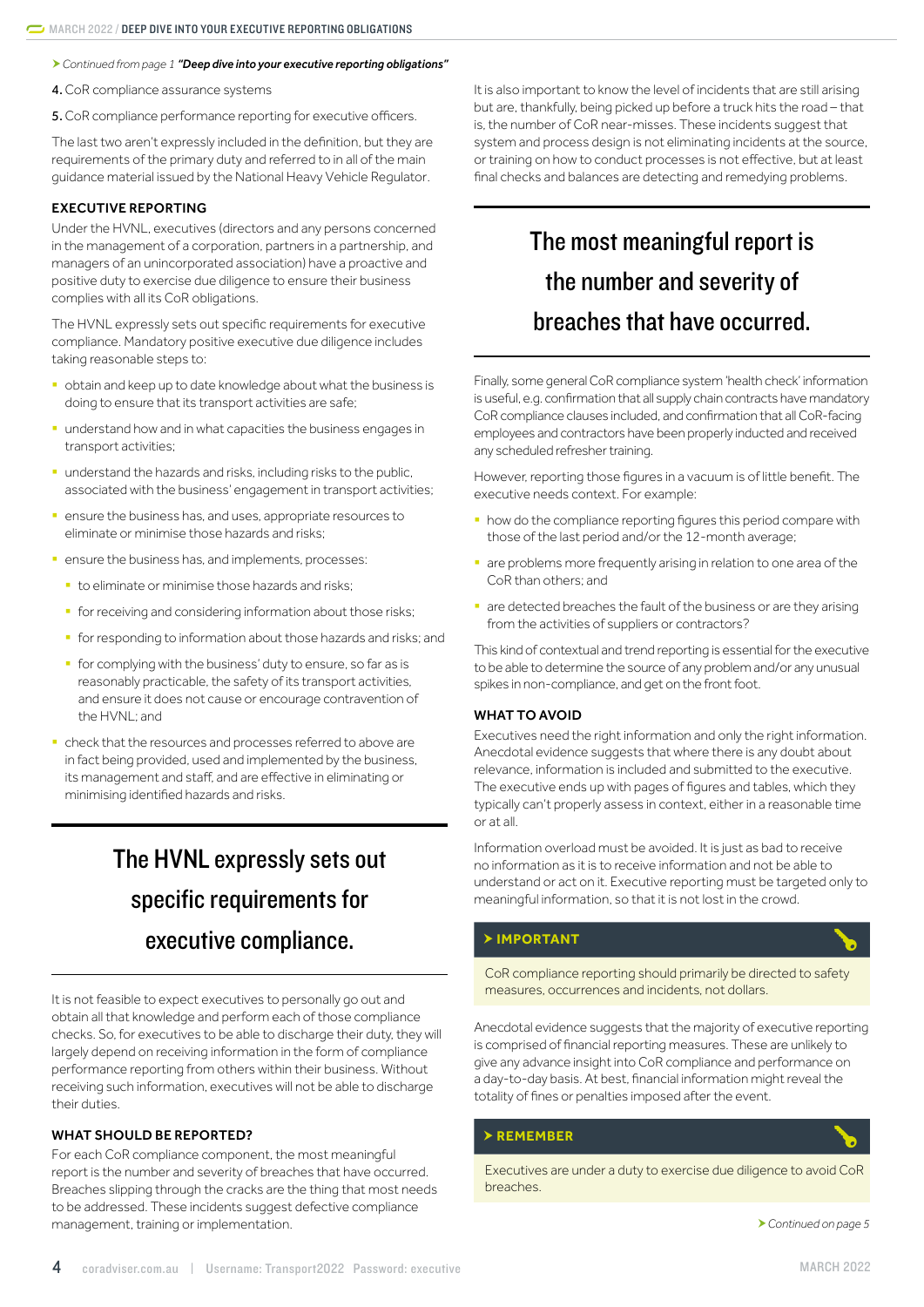### <span id="page-4-0"></span>*Continued from page 4 "[Deep dive into your executive reporting](#page-0-1)  [obligations](#page-0-1)"*

CoR compliance reporting that is limited to information on breaches and remedial action post-breach only goes half-way to discharging this duty. Ideally, CoR compliance reporting should also be used to forecast non-compliance trends, so that compliance measures or further information, supervision and training can be put in place to prevent breaches from occurring.

**TIP:** CoR compliance reporting should focus on the bad, not the good.

CoR compliance reporting, especially at executive level, is not a school awards night – participation or encouragement awards don't count. The number of road movements that have been conducted without any compliance issues might deserve an accolade, but it does little to assist in the identification of areas of concern where more focus and action is needed. CoR compliance reporting should mainly be exception or non-conformance based, to focus attention on potential or actual compliance problems.

### THE BIGGEST PITFALL IN EXECUTIVE REPORTING

**CAUTION:** A common thread in CoR prosecutions is that there were either no systems or checks in place, or information was being collected, but not properly analysed and acted upon.

Executive reporting statistics are not merely points of interest. Depending on what the figures show, the executive will be called on to actually *do* something (or ensure that something is done) to address this information.

The biggest pitfall is treating the compliance performance figures as 'for noting'. They are not 'for noting', they are 'for assessment and action'. Where the performance measures indicate a problem, the executive must either develop and implement a response plan, or ensure that their compliance team is doing so.

### **CONCLUSION**

Executive reporting is one of the essential five pillars of CoR compliance. Without it, the executive won't be doing their job or discharging their duties. Thankfully, some relatively straight-forward reporting metrics should easily be able to be put together to ensure that the executive is armed with the necessary information to keep the business and themselves out of trouble.

# <span id="page-4-1"></span>Tips: The who, what, when and where of executive reporting

*Nathan Cecil, Partner, Holding Redlich*

Providing Chain of Responsibility (CoR) compliance information to executives is essential to enable them to discharge their duty to exercise due diligence in relation to CoR compliance. Here, we offer some tips and tricks on CoR compliance reporting.

### WHO?

- Executives have a duty of due diligence to ensure that their business complies with the Heavy Vehicle National Law.
- An executive is a director and "any person, by whatever name called and whether or not that person is a director, who is concerned or takes part in the management of a corporation", partner in a partnership, or manager in an unincorporated association.

## WHAT?

- Only meaningful information should be provided. Extraneous information contributes to information overload.
- Reporting should be predominantly exception or non-conformance based, focusing on the bad, not the good. Reporting that focuses on good performance and compliance does not enable executive officers to identify where problems are and where attention should be focused.
- **Although reporting should be exception** or non-conformance based, it is essential to record somewhere all steps taken to prevent CoR breaches, and respond to and remedy any breaches that have occurred. Examples may include details of CoR awareness training or breach warnings issued to business partners. This information will be essential to help prove the business has taken all reasonable steps to prevent CoR breaches.
- Key reporting measures should be developed for each area of CoR compliance relevant to the business, e.g. mass, dimension, load restraint, speed, fatigue, and vehicle standards and maintenance.
- CoR compliance reporting metrics must be identifiable, measurable and reported uniformly. It may be necessary to include guidance or definitions in your CoR reporting policy about what constitutes a non-conformance incident or 'near-miss'.
- § Within reporting measures, sub-reporting may help identify trends that require further

attention. For example, reporting total CoR non-conformance incidents is good, but reporting whether these are mass, dimension, load restraint, speed, fatigue or vehicle maintenance issues will assist in trend forecasting and rolling out a targeted response plan to prevent problem areas from continuing.

Reporting should also extend to CoR compliance by your business partners (customers and service providers).

# Key reporting measures should be developed for each area of CoR compliance.

## WHEN?

- Reporting should be reasonably frequent. Due diligence won't be demonstrated if compliance reporting is only addressed annually.
- Reporting should also be cumulative, at least to some extent, to enable trends to be identified over time. Reporting that is only limited to short time periods and then discarded for the next reporting period will not allow this.
- **Executives must exercise due diligence** to prevent CoR breaches. Reporting only actual breaches (as opposed to other forms of non-compliance with CoR policies and practices) and information after the fact won't go all the way to preventing future breaches. 'Near-miss' reporting and some trend analysis and future forecasting should be employed.

## WHERE?

- CoR compliance source information, reporting and records of remedial action should be considered critical business documents, and must be retained in the business' records.
- **•** From an investigation or prosecution point of view, being able to demonstrate compliance is almost as important as actually complying in the first place. If there are no records of compliance, it will be very difficult to prove compliance in court.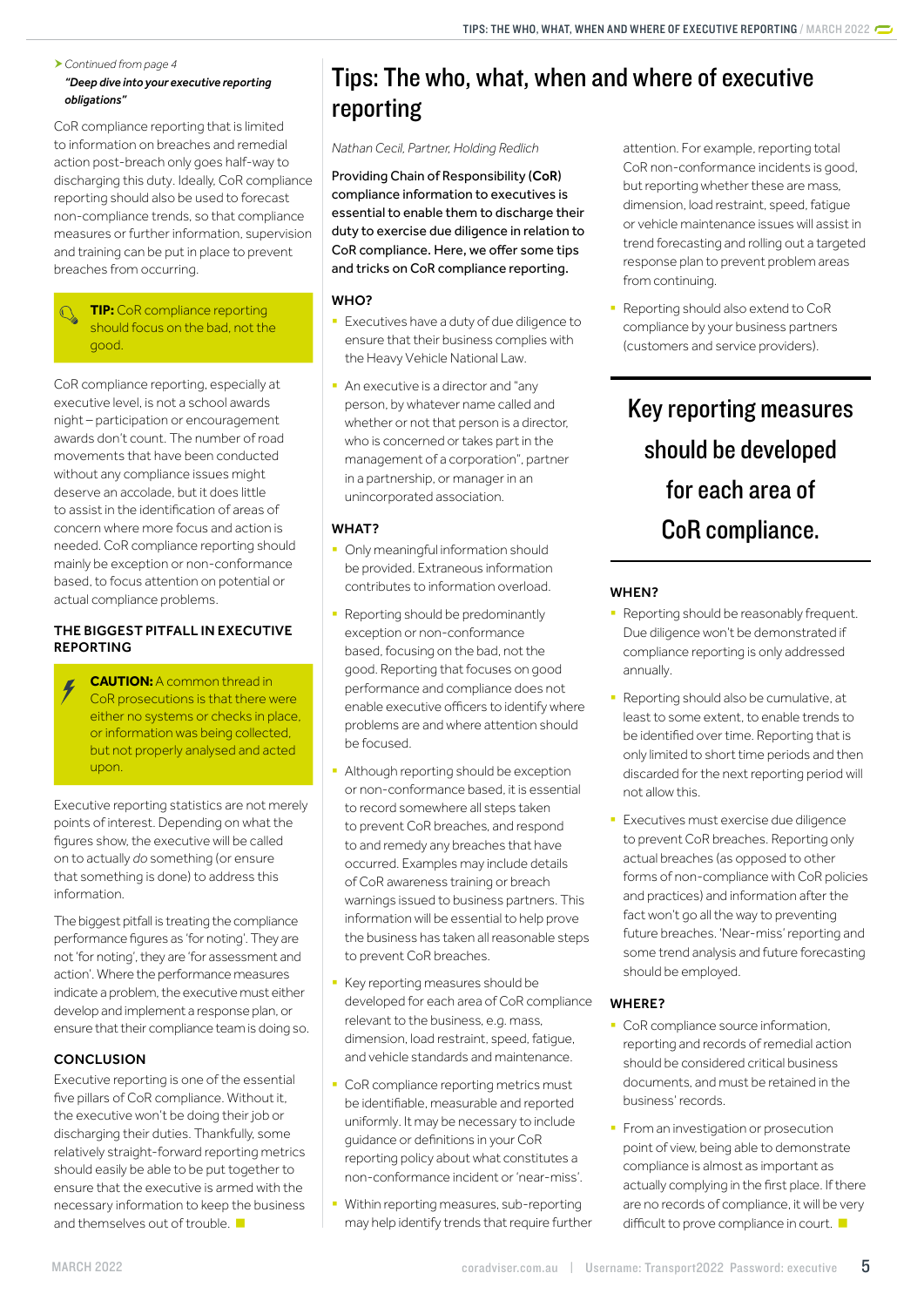# <span id="page-5-0"></span>EWDs revisited: The NHVR approves first two EWDs based on iOS devices

*Melanie Long, Associate, Holding Redlich* 

At the start of February, the National Heavy Vehicle Regulator (**NHVR**) announced that the Electronic Work Diary (**EWD**) by Kynection, Q by Quallogi, has been approved to operate on an additional Android and two iOS devices. The NHVR confirmed the addition of Apple iPhone SE and iPad (5th Generation), after having approved Kynection's EWD in May last year as the fifth official EWD certified for use.

In making the announcement, NHVR CEO Sal Petroccitto said, "more and more drivers and operators are using EWDs, and we expect this trend to increase in the future … the more device flexibility that can be provided, the more options people have to use an EWD."

With this in mind, we are revisiting the use and operation of EWDs, and reviewing their benefits and common misconceptions about using them.

### OVERVIEW OF EWDs AND THE NHVR-APPROVED EWD PRODUCTS

An EWD is an electronic device or system used to monitor and record the work-andrest times of a driver. It is currently a voluntary alternative to the Written Work Diary (WWD).

EWDs are recognised and permitted under the Heavy Vehicle National Law (HVNL), however, their use is subject to the developer first obtaining certification for their product from the NHVR. Currently there are six companies that have been approved to provide EWDs. The companies and their respective EWD product names are listed in Table 1.

EWDs are designed to allow easier, faster and more accurate work-and-rest hour recording by enabling drivers to record their work-andrest hours electronically.

### WHAT IS THE DIFFERENCE BETWEEN EWDs AND WWDs?

The main differences between EWDs and WWDs is that one is electronic and the other is written. Another difference is that when using WWDs, drivers are required to record their work-and-rest time in 15-minute blocks, whereas EWDs round time in 1-minute blocks. In terms of compliance, there is very little difference between the two, and there are policies in place to ensure consistency in this regard.

### PURPOSE OF EWDs

Driving while fatigued or drowsy is dangerous, and as such, is heavily regulated by the HVNL, which requires drivers to record their work-andrest hours to show their compliance with these provisions. One of the main ways in which compliance fails in this area is in the accuracy of recording. Accordingly, the purpose of EWDs is to ensure greater compliance with the fatigue provisions of the HVNL.

### BENEFITS OF EWDs

EWDs remove a lot of the pitfalls that drivers fall into when recording their work-and-rest hours using WWDs. Drivers are ultimately responsible for ensuring that their recordkeeping is correct and face hefty fines for failing to do so. Further, common so-called 'loopholes' used by drivers are really not loopholes at all and actually land a lot of drivers in trouble. Additionally, EWDs are easy to use and save drivers time. So, for those who find paper recording difficult and burdensome, EWDs are likely for you.

In addition to the advantages of EWDs for drivers, many businesses will also experience the benefits of switching to EWDs, with the

electronic nature negating the need for many administrative processes when it comes to monitoring compliance with the fatigue management provisions of the HVNL. The growing use of EWDs is likely to lead to less companies being penalised for the actions of their drivers, since companies are often charged when their driver fails to accurately record their hours and subsequently breaches the fatigue management provisions of the HVNL.

Other benefits of EWDs for drivers and business alike are that they:

- can be used in all jurisdictions and thus can be used in cross-border travel;
- **•** give real-time alerts for upcoming potential fatigue breaches before they happen; and
- **have consistent compliance views meaning** faster reviews of driver records during onroad intercepts, getting drivers back on the road sooner.

### BUSTING THE MONITORING MYTH

There is always hesitancy when change is involved. A major concern that arises with regards to any electronic device is their potential use for monitoring. Rest assured, EWDs are not monitoring devices for authorised officers (including police) to check up on drivers. The Electronic Work Diary Standards require that all relevant information is contained in the EWD itself and only transmitted to the driver's recordkeeper. The NHVR and other authorised officers will only see driver information from an EWD during an interception (and in compliance mode) or if the information is requested as part of an investigation.

### **CONCLUSION**

The approval by the NHVR of the first two EWDs based on iOS devices shows its commitment to moving the workforce to being entirely dependent on EWDs.

The growing use of EWDs is good news for everyone in the industry. Fatigue compliance is an important element in ensuring the safety of drivers and our roads, so anything that allows drivers to record their work-and-rest hours more accurately, and thus comply with the fatigue provisions of the HVNL, is a positive thing for the industry and the public alike.

*Table 1: Companies with approved EWDs and EWD product names*

|    | Company                | <b>EWD product name</b>             |
|----|------------------------|-------------------------------------|
| 1. | <b>Hubfleet</b>        | <b>Hubfleet</b>                     |
| 2. | Kynection              | Q by Quallogi                       |
| 3. | <b>MTData</b>          | <b>Talon and Swift</b>              |
| 4. | Netstar Australia      | Netstar EWD Garmin Fleet 7XX Series |
| 5. | <b>Step Global</b>     | Smart eDriver                       |
| 6. | <b>Teletrac Navman</b> | Sentinel                            |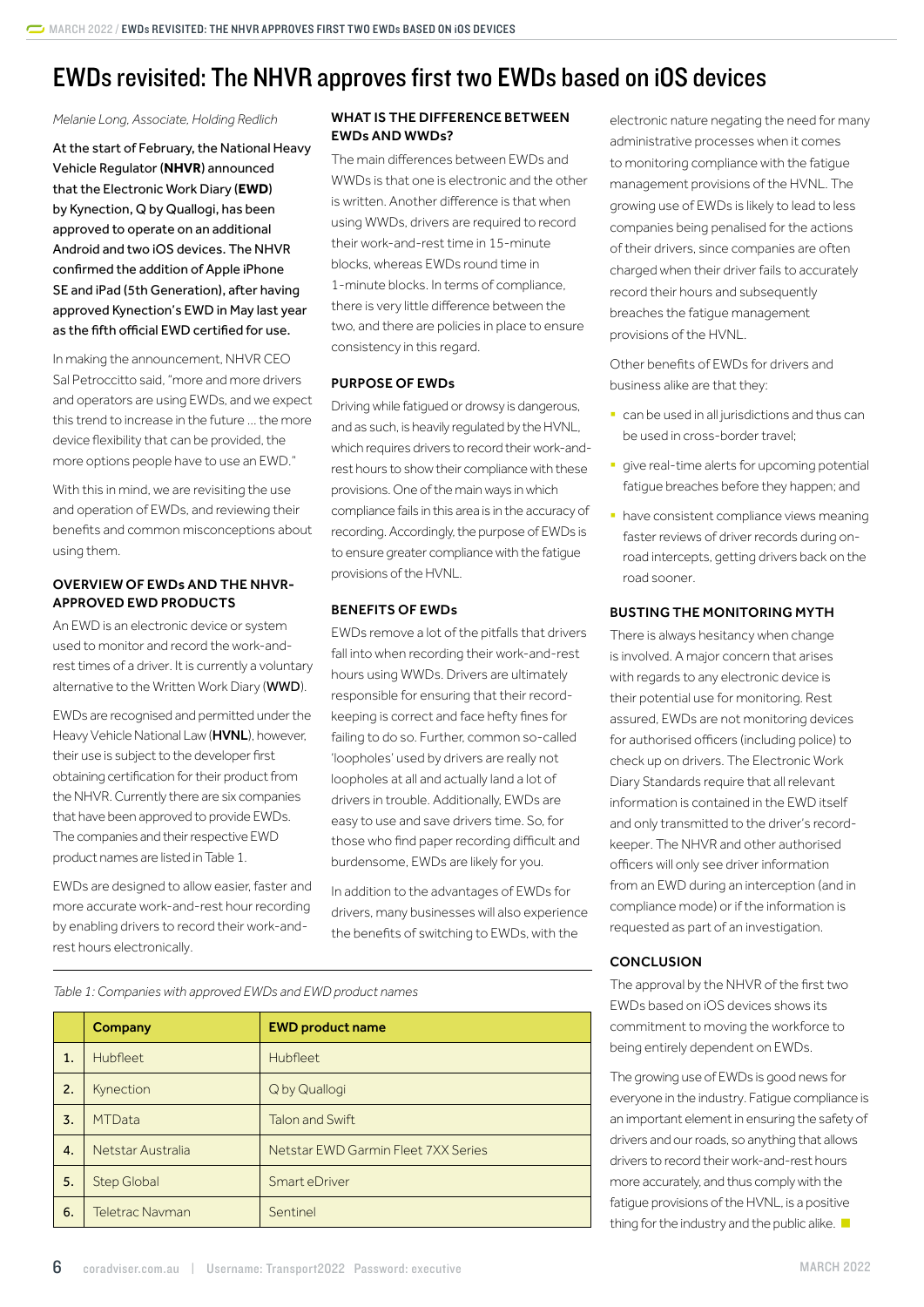#### <span id="page-6-0"></span>**HELPDESK**

# Each month we publish some of our top questions from the *CoR Adviser Helpdesk*. To ask your question today, email: [helpdesk@coradviser.com.au](mailto:helpdesk%40coradviser.com.au?subject=).

Please note: All identifying details are removed for reasons of confidentiality.

Whether your concerns are about recent legislative changes, difficulty ensuring compliance of others in the supply chain, or the steps you need to take to protect yourself, our team of lawyers is ready to answer your questions.

## Overestimating load weights

**Q** Is it okay for businesses to overestimate load weights (e.g. say it's 15kg when it's actually 8kg) or does that become 'false and misleading'?

**A** Overstating load weights will not breach the provisions<br> **A** Polating to accurate container weight declarations (sect relating to accurate container weight declarations (section 187(4) of the Heavy Vehicle National Law [HVNL]). But, this exception does not apply to consignment documentation generally, which includes transport documents relating to the mass of any and all goods. Accordingly, overstating load weights is not risk-free.

Section 186 states that relevant Chain of Responsibility (CoR) parties (consignors and loaders generally, packers of Australian-packed goods and receivers of overseas-packed goods) must ensure, so far as reasonably practicable, that consignment documentation (including transport documents relating to mass of any or all goods) is not false or misleading.

The best way for you, as a relevant CoR party, to avoid breaching s 186 is to have accurate load weight information. That is, actually weighing or calculating loads, and documenting that weight.

Generally, an overstatement of load weights is preferable to an understatement of load weights. This is because overstatements of load weights are less likely to give rise to risks to road safety (e.g. roll-overs or damage to infrastructure) and result in breaches of mass limits. Nonetheless, a significant underestimate could also contribute to an unevenly distributed load and adverse effects on vehicle handling etc., so accuracy is the best policy.

### Protection for complainants

**Q** What protections are in place to prevent employers from punishing employees for making complaints about alleged contraventions of the HVNL?

**A** Under section 699(1) of the HVNL, an employer is prohibited<br>from dismissing an employer and provide because the from dismissing or prejudicing an employee because the employee has helped or given information to an authority or law enforcement agency in relation to a contravention or alleged contravention of the HVNL, or if an employee has made a complaint relating to same.

A non-exhaustive list of examples of prejudicial conduct is provided by the HVNL, and includes demotion of the employee, unwarranted transfer of the employee and reducing the employee's terms of employment.

Section 699(2) of the HVNL affords some protection to employees from prejudice on the part of prospective or current employers in relation to the employee having helped, given information or made a complaint relating to a contravention or alleged contravention of the HVNL.

An employer that breaches these rules is currently liable to a maximum penalty of \$11,490 if an individual or \$57,450 if a company.

These provisions go some way to deterring punishment or prejudice against employees who have reported or complained about alleged contraventions of the HVNL. This purposefully fosters an environment for employees to be at liberty to voice their concerns over suspected contraventions of the HVNL.

## Complying with multiple laws

**Q** I am in the transport and trucking industry and have duties under both work health and safety (WHS) laws and the HVNL. Which do I follow?

**A** As a general rule, if a provision of the HVNL and a provision of WHS laws deal with the same subject matter and it is possible to follow both, you should comply with both sets of laws.

It is all about safety, and the HVNL recognises its relationship with WHS laws. In fact, your HVNL obligations are closely aligned with the obligations defined by the primary WHS law.

However, where there is an inconsistency and it is not possible to comply with both sets of law, the HVNL provides (section 18) that the individual is to comply with the provision of the primary WHS law.

We recommend that you consider how your organisation can develop and implement a single safety management framework that will allow you to meet your obligations under both WHS laws and the HVNL.

## Registered Industry Code of Practice

**Q** What is a Registered Industry Code of Practice (RICP) and what does it do?

**A** An RICP is a code of practice that is developed through industry consultation and approved by the NHVR. They provide practical, industry-focused guidance on how parties across the CoR can identify and respond to risks associated with their respective HVNL obligations.

It is not mandatory for CoR parties to adopt an RICP to achieve compliance with the HVNL. They can however be useful for businesses to facilitate compliance and mitigate risk.

A key advantage of opting to operate under an RICP is that if you were to be charged with contravening the HVNL, the Court can rely on the RICP to determine what would be reasonably practicable in the circumstances for a person in your position to do to respond to a known hazard, risk, risk assessment or risk control. Adopting measures set out in an RICP can therefore help demonstrate compliance with a particular HVNL obligation.

Notably, all RICPs must be consistent with the Master Industry Code of Practice. Businesses should, at the minimum, have an understanding of this code to inform their individual codes of practice.

© 2022 Portner Press Pty Ltd All rights reserved. No part of this publication may be reproduced or transmitted in any form by means electronic or mechanical, including recording, photocopying, or via a computerised or electronic storage or retrieval system, without permission granted in writing from the publisher. The information in this publication is of a general nature and does not constitute legal advice. It is not intended to address the circumstances of any particular individual or entity. No action or inaction should be taken based solely on the contents of this publication; if you require specific legal advice on any matter relating to employment law and industrial relations, please contact the Editor-in-Chief of this publication or your own legal advisers. The information and opinions provided are believed to be accurate and sound, based on the best judgements available to the authors at the time the publication went to print. We do not guarantee that the information is accurate at the date it is received or that it will continue to be accurate in the future. The publisher is not responsible for any errors or omissions.

If you have any subscription queries, please contact Customer Services on 1300 782 911. We may monitor and record calls to maintain and improve our service. For editorial queries please email us at [cs@portnerpress.com.au](mailto:cs%40portnerpress.com.au?subject=). Waterman Business Centre, Level 2, UL40/1341 Dandenong Road, Chadstone, VIC 3148. ACN 634 719 421.